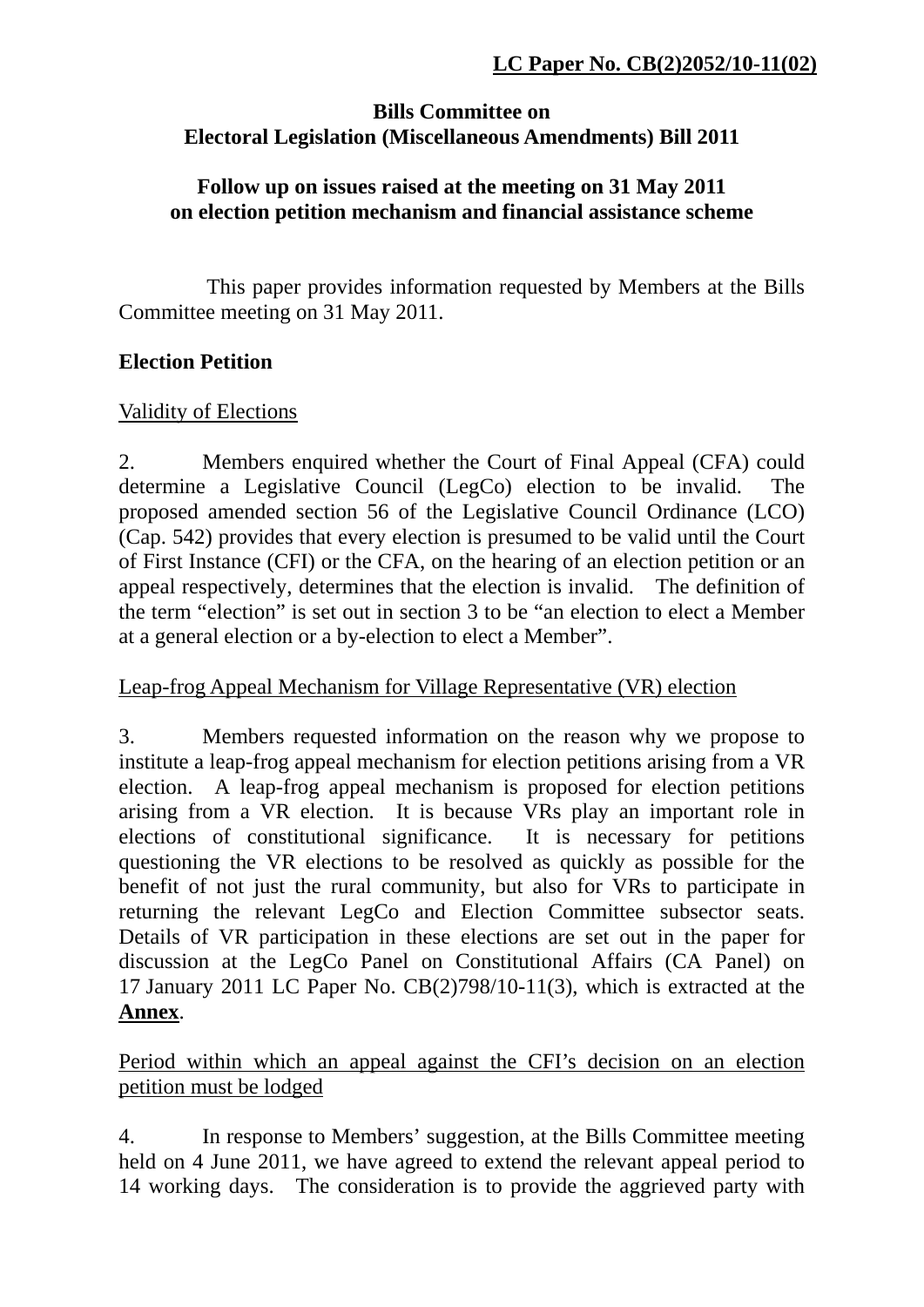more time to consider whether an appeal should be lodged and to make preparations in case he or she decides to lodge an appeal.

### Requesting the CFI to provide a report

5. Section 67(6) of the LCO provides that the CFI must comply with any request made by the Secretary for Constitutional and Mainland Affairs or the Electoral Affairs Commission to provide a report on any specified matter arising from the trial of an election petition. Members enquired whether the LegCo Secretariat could also request the CFI to provide it with such a report. While there is no express provision in the LCO, if the LegCo Secretariat would like the CFI to provide such a report, it can still make such a request though the CFI is not obliged to do so.

## Drafting Issues in relation to Sections 56 and 71 of the LCO

6. Some Members noted that the words "該項選舉" are adopted in the last sentence of the existing section 56 but the words "該選舉" are used in the new proposed amended section 56. Members queried whether the word "項" must be added. We have looked at the LCO and noted that there are other instances in which the term "該選舉" is used in the Chinese text of the LCO such as section 12 and section 7 of Schedule 3. Therefore, the proposed amendment from "該項選舉" to "該選舉" does not change its legal effect.

7. Some Members suggested that the heading of the proposed amended section 71 should be simplified. While we consider that the heading of the proposed section 71 of the LCO accurately indicates the scope of the section and is clear, in response to Members' concerns, we propose to amend the Chinese text of the heading from "被裁定並非妥為當選並不令作為失效" to "某人被裁定並非妥為當選,並不令其作為失效".

## **Financial Assistance**

8. Section 60J of the LCO and section 60I of the District Councils Ordinance (DCO) (Cap. 547) stipulate that if an election petition is lodged, the Chief Electoral Officer must not make any payment of financial assistance until the determination, abandonment or termination of the election petition. The rationale is explained in the ensuing paragraphs.

9. Disqualification from being a candidate in respect of an elected person is a ground to lodge election petitions under section 61 of the LCO and section 49 of the DCO. Such disqualification will result in ineligibility for financial assistance in both LCO and DCO. In the case of a traditional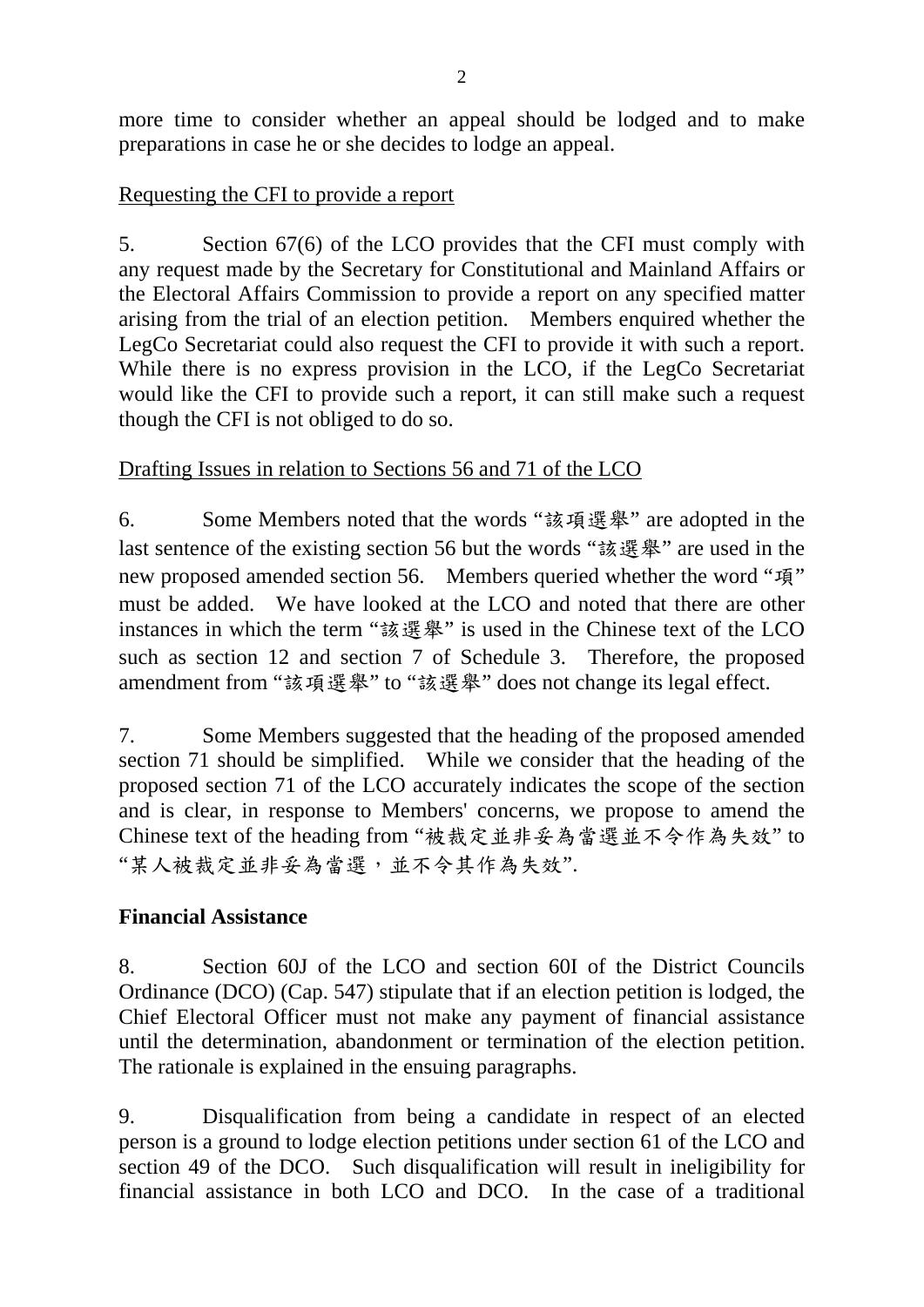functional constituency and District Council, only the following candidates are eligible for financial assistance-

- (a) a candidate who is elected as a member; or
- (b) a candidate who is not elected as a member but who is *not a disqualified candidate*; and obtains at least 5% of the total number of valid votes cast in the constituency concerned.

As for a geographical constituency and District Council (second) functional constituency, there are similar requirements for eligibility for financial assistance, which include the requirement that at least one candidate on the list of candidates is not a disqualified candidate.

10. Furthermore, in the case of a candidate for a contested LegCo or DC election, the amount of financial assistance payable will be \$12 per vote, or at 50% of the election expenses limit or the declared election expenses of a candidate, whichever is the lowest. If a petitioner lodges a petition on the ground of material irregularity occurred in relation to the counting of votes at election, the court may recount the number of votes for all candidates of the constituency. It may affect the number of votes cast for each candidate / list of candidates and thus vary the amount of financial assistance payable. It may also affect the compliance with the requirement that the candidate or list of candidates can obtain at least 5% of the total number of valid votes cast.

11. As financial assistance is paid out of general revenue (section 60G of LCO and section 60F of DCO), we must exercise due care in administering the scheme and not to give financial assistance until it is absolutely sure that the recipients are eligible.

# **District Council By-election**

12. Section 33(2) of the DCO stipulates that a by-election to fill a vacancy occurring in the membership of a District Council is not to be held within the four months preceding the end of the current term of office of the elected members. Members enquired whether the period of not holding a by-election can be extended to six months. We consider that a period of four months is appropriate and should not be amended. After a vacancy arises, it takes time to organise a by-election. If a by-election is not to be held within six months preceding the end of the current term, the constituents of the relevant District Council constituency will be left unrepresented for an unduly long period and could not enjoy the public service rendered by the District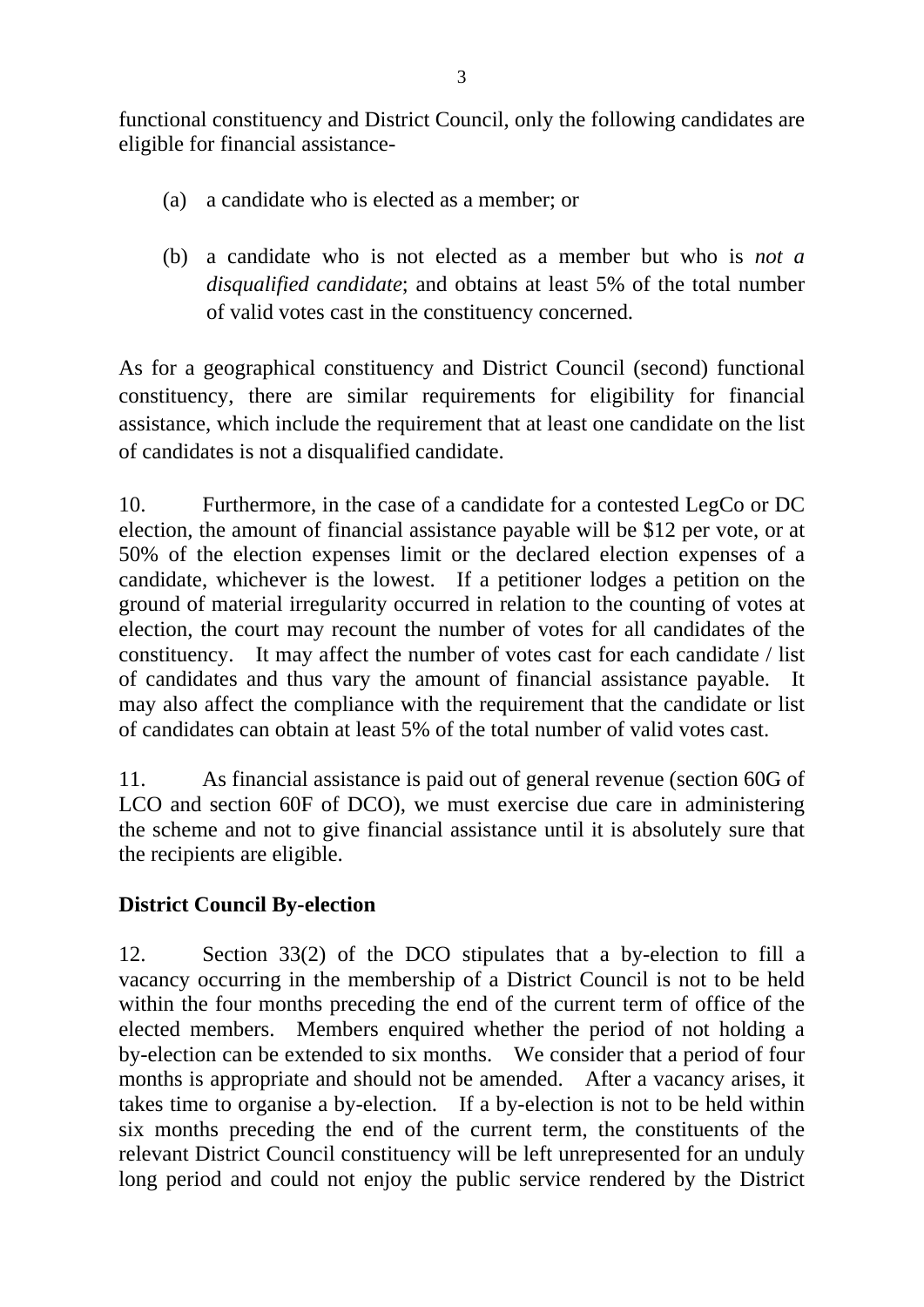Council member. The four month period is also in line with the arrangement for LegCo election (section 36 of the LCO).

Constitutional and Mainland Affairs Bureau June 2011

CL113